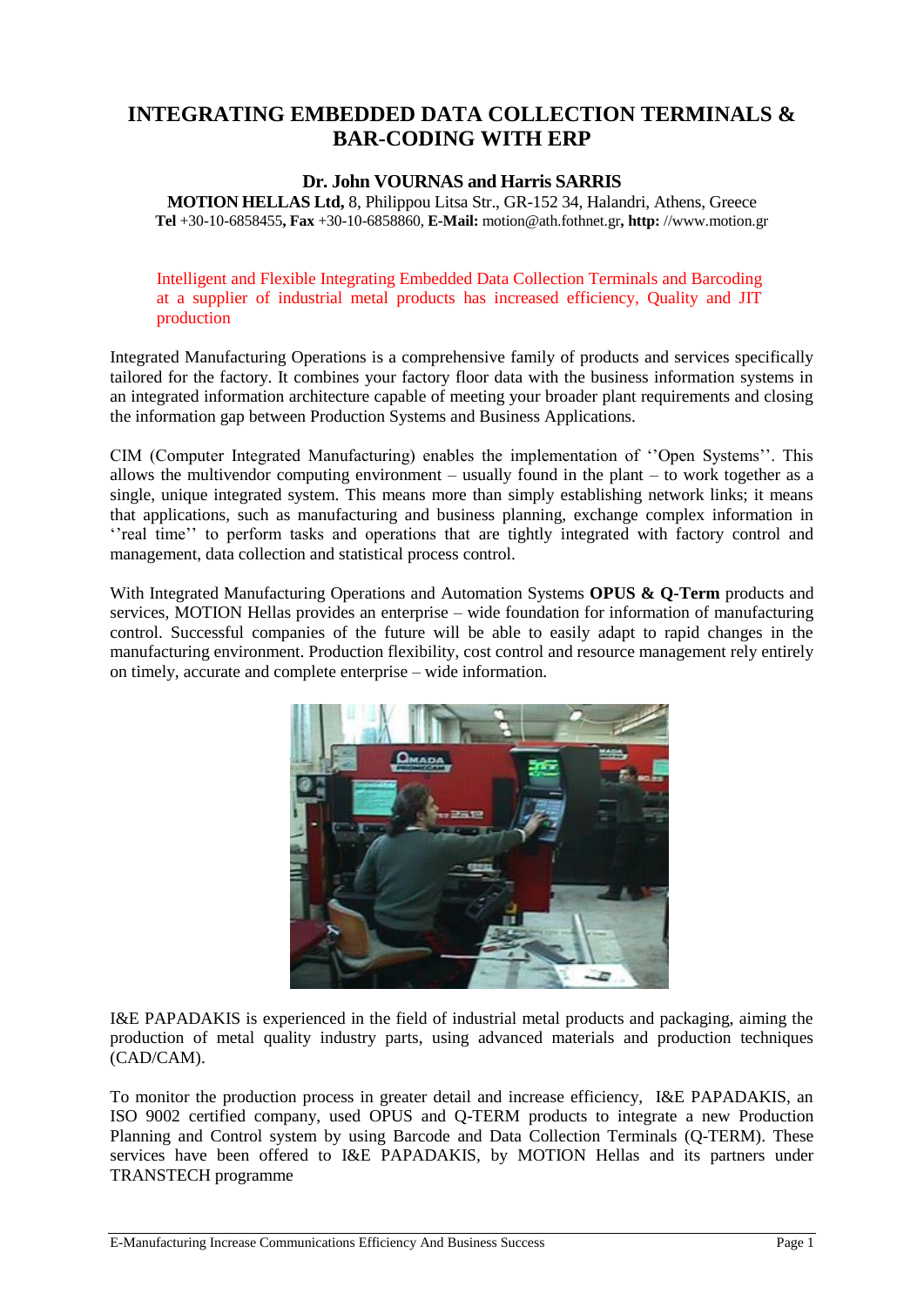**Q-TERM** is an universal fully programmable industrial terminal, designed to fulfil the most demanding needs in the field of industrial automation. **Q-TERM** is a portable terminal designed for the most complex 'on-line' data collection application. Data can be entered through the alphanumeric keypad or through any device that use the RS-232 communication protocol (i.e. bar code readers, magnetic stripe readers etc). Also **Q-TERM** can have real time control on the 'on-board' digital I/Os, analogue input channels, analogue output channels, and counters. Thus, it makes it ideal for use in industrial environments to control, critical for the production line, signals. (Features: 80296 50MHz Intel CPU, 128 KB Flash EEPROM, 256 KB Battery Backup RAM, Membrane Keyboard with 32 Alphanumeric, Keys including 9 Function Keys, LCD Display with 4 linesx20 characters, Real Time Clock, 3 Full Modem, High Speed, RS-232 Ports, 2 High Speed, RS-485 Ports, 1 Parallel Port, Ethernet TCP/IP, Modbus Compatible etc.)



## **Increasing operation efficiency**

The system I&E PAPADAKIS used to book orders and manage stock consisted of various programs with no shared system standard and RDBMS. Stock tracking and production planning and control were done manually with the help of a PC. One uniform system was essential. I&E PAPADAKIS decided to implement the OPUS programme across the company by MOTION Hellas. The OPUS system was capable of handling all aspects of production, shop floor control, capacity planning and quality control.

"This type of system only operates properly if it receives up-to-date production data" explained Mr.Manolis Papadakis head of Data Processing of the organization. "Metal production represented a particular challenge. Here, 25-30 people work in one hall, but they have only been trained to use the CNC machine, to remove products from the machine, examine them for possible defects and place them into a container. It would be very difficult to obtain data on operation efficiency, as this would call for intensive training sessions and the installation of terminals"

The CNC operator appeared to be the only interface between the production and the storage processes, but Mr.M.Papadakis knew that the CNC operator would not have enough time to step down from the CNC machine to obtain data. Therefore, the metal products and the pallets had to be labeled with barcodes. The CNC operator now only had to scan the information into a terminal that was mounted onto the CNC machine. The bar code label has information about the order ID, the machine, the production phase, the number of the products etc

The OPUS system is a user friendly Optimised Production Planning system which includes a set of functions that are needed to represent a valid simulation of reality of the Manufacturing process. It has IT tools for the production Management and real time control. The various cells consisting the